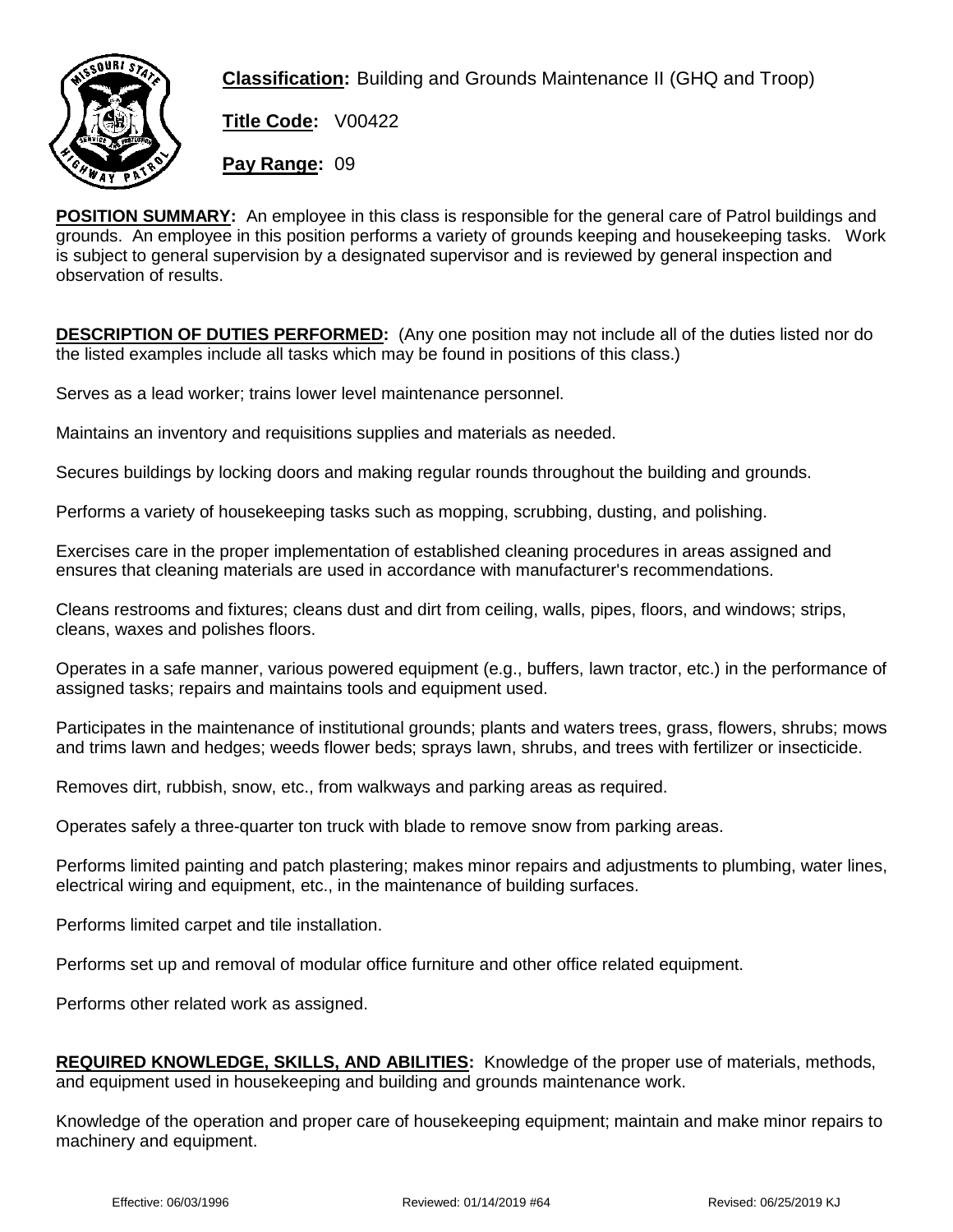Knowledge of the proper care of grass, flowers, trees, and shrubs used on institutional grounds.

Knowledge of the standard tools, materials and practices used in general housekeeping and building and grounds maintenance.

Ability to work outdoors for long periods of time in inclement weather.

Ability to perform a variety of routine tasks in the care, cleaning, and general maintenance of building, grounds and equipment.

Ability to operate powered equipment in the performance of assigned tasks.

Ability to drive a three-quarter ton truck in the performance of assigned tasks.

Ability to lift at least 50 pounds (furniture and bags of lawn fertilizer, salt, and/or grass seed, etc.)

Ability to work independently with general supervision.

Ability to follow written and/or oral instructions.

Ability to interpret and comprehend product directions according to manufacturer's recommendations.

Ability to operate basic office equipment as detailed in the description of duties.

Ability to handle restricted and confidential information in a professional manner and maintain the information as such.

Ability to communicate in English clearly and concisely, both orally and in writing.

Ability to establish and maintain harmonious working relations with others.

Ability to work with material that may be of a sexual nature relating to criminal activity (e.g., written material, photographs, and/or verbal language, etc.).

Ability to work hours as assigned.

**MINIMUM EXPERIENCE AND EDUCATION REQUIRED:** (The following represents the minimum qualifications used to accept applicants, provided that equivalent substitution will be permitted in case of deficiencies in either experience or education.)

Possession of a high school diploma or equivalent.

Possess at least one year experience as a Building and Grounds Maintenance I or comparable experience.

## **NECESSARY SPECIAL REQUIREMENTS:** Possess or obtain and maintain a valid driver license.

Must be at least eighteen years old at the time of appointment.

Must provide a DNA sample to be used only for forensic identification as required at the time of appointment and must be able to pass a polygraph examination after conditional offer of employment if assigned to a Missouri State Highway Patrol Crime Laboratory.